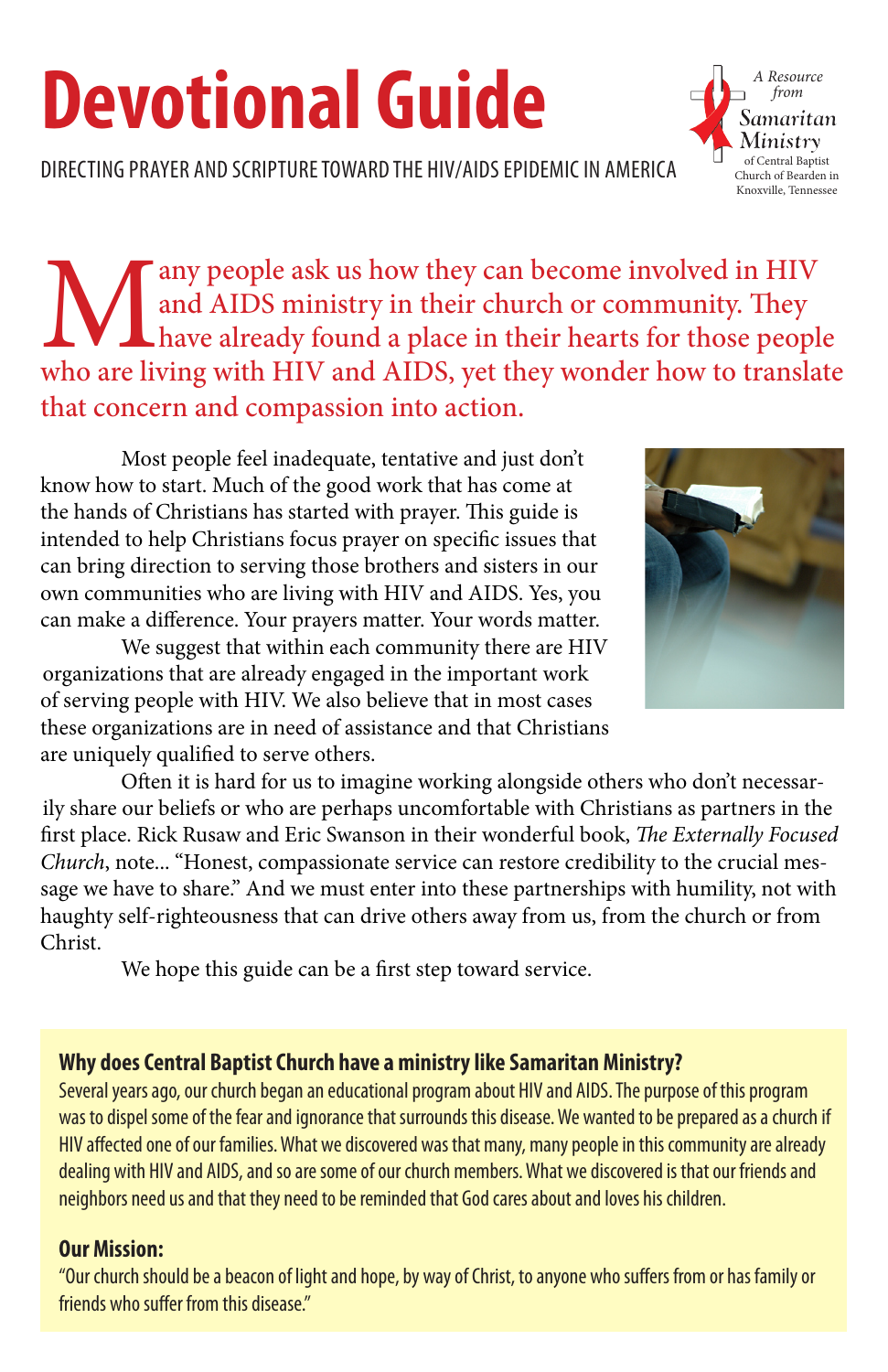### **Day 1 – A Call to Service**

*Then Jesus said, "Yes, now go and do the same." (Luke 10: 37b)*

This is the statement that Jesus made at the end of the story of the Good Samaritan. Often  $\blacktriangle$  overlooked, this directive of Jesus is a clear call to service as it answers the question, "Who is my neighbor?" Absent from this best known illustration of our Lord is the interview. The hated Samaritan doesn't ask any questions or make any judgments to decide the worthiness of the man in need. To the Samaritan, the wounded man is a human being worth being cared for. The only question HIV/AIDS asks is, "Are you human?"

*Prayer: Lord, we ask you today to open our hearts to an epidemic that exists right here in our own community. It is as much an epidemic of indifference as it is one that involves a deadly virus. We humbly ask that you drop this veil from our eyes so we may see, act and love as you have commanded us. Allow us to have the same simple love demonstrated by that stranger who saw the humanity in his fellow man and was moved toward compassion, mercy and service.*

## **Day 2 – Confession**

*5Finally, I confessed all my sins to you and stopped trying to hide them. I said to myself, "I will confess my*  rebellion to the LORD." And you forgave me! All my guilt is gone. <sup>6</sup>Therefore, let all the godly confess their *rebellion to you while there is time, that they may not drown in the floodwaters of judgment. (Psalm 32:5 &6)*

As Christians begin to thoughtfully and prayerfully come to terms with their responsibility<br>to serve those living with HIV/AIDS, one critical roadblock remains. Instead of being the<br>served by the collumn of the collumn of "beacon of light and hope, by way of Christ" in this epidemic, the Church has been a bastion of judgment and stigma. It has not only sinned in its failure to act, it has been responsible for much alienation and suffering for those affected by HIV and AIDS. Clearly, the church has gotten it wrong on AIDS.

*Prayer: Lord, we publicly confess and acknowledge that we have too often contributed to stigmatization and discrimination and that our churches have not always been welcome places for people living with HIV/AIDS. We therefore commit ourselves to a faithful and courageous response in breaking the silence, speaking openly and truthfully about human sexuality and HIV/AIDS. We confess that the church has rejected when it should have embraced and judged when it should have shown love and compassion.*

#### **Day 3 – A Change in Behavior**

*The godly think before speaking; the wicked spout evil words. (Proverbs 15:28)*

As we begin to change our heart and to see the suffering of HIV/AIDS with <sup>a</sup> new view, the **Th** first challenge for us can be to change our own behavior. Here, our hateful words and our willingness to perpetuate myths and misunderstandings concerning HIV and those who are infected must be stopped. We need to change the conversation, alter the context and begin to challenge the negative and judgmental attitudes that still exist toward people who are living with HIV and AIDS.

*Prayer: May the words of my mouth and the thoughts of my heart be pleasing to you, O LORD, my rock and my redeemer. (Psalm 19:13)*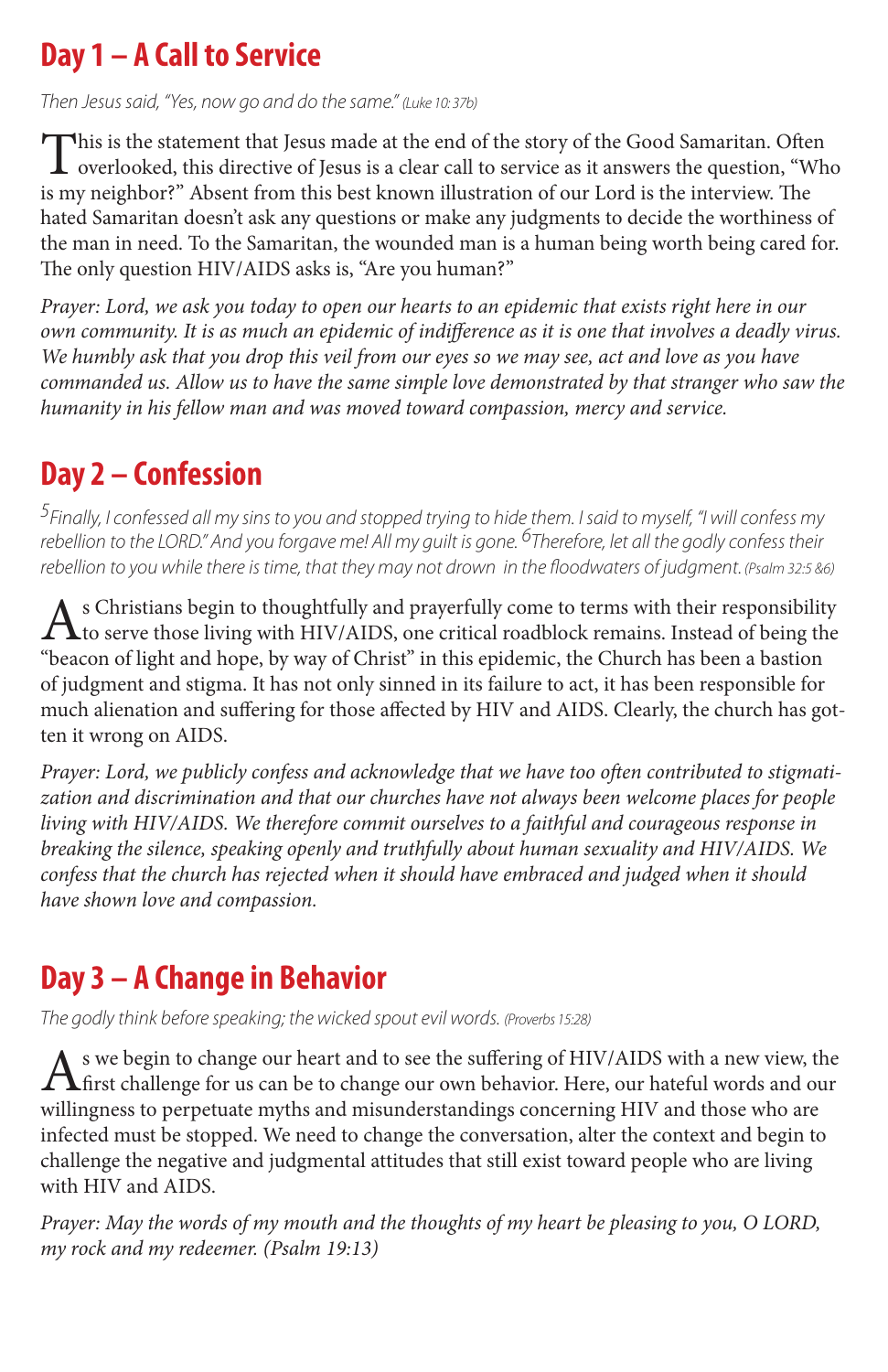### **Day 4 – Commitment**

*So you see, it isn't enough just to have faith. Faith that doesn't show itself by good deeds is no faith at all – it is dead and useless. (James 2:17)*

Here's the hard part... action. How can we translate this new awareness and commitment<br>to action? What kind of commitment are we willing to make with our time, talents and energy to change the lives of people? Can we make a difference? For many, the first step is to learn more about HIV because knowledge is the first step toward reducing prejudice and stigma. The second bold step in our commitment is to call one of the local organizations already serving the HIV/AIDS population and offer to help.

*Prayer: Lord, make me an instrument of your peace. Place in my path opportunities to serve so that I might make a difference in the lives of those who live each day with this virus – the source of illness and ill will. Lord, when the opportunity presents itself, give me the will and confidence to be the presence of Christ in my community. Let me serve.*

#### **Day 5 – Courage**

*God arms me with strength. He has made my way safe. (Psalm 18:32)*

It takes courage to begin to talk about HIV/AIDS. Period. This is a conversation most people<br>don't want to have, and that is certainly the case in the church setting. It takes courage to don't want to have, and that is certainly the case in the church setting. It takes courage to speak against hatred and prejudice and to speak up for people living with HIV/AIDS. But when our efforts, words and deeds are clearly focused on service, God's love and the message in John 3:16, we can truly ask, "What can we say about such wonderful things as these? If God is for us, who can ever be against us?" (Romans 8:31). Courageous leaders, lay and clergy, must step forward. With this virus, fearful silence kills.

*Prayer: Our Father, we know that we can do all things because of your strength. We pray today for the strength, discernment and courage to speak up for those members of our community who may not have a voice. Help us to speak against the ugly and demeaning rhetoric that is all too often part of the Christian vocabulary when it comes to HIV and AIDS. May faithful people see in me an open hearth and an unconditional love that spills out sufficiently to cover all of God's creation.*

# **Day 6 - Community**

*Be careful how you live among your unbelieving neighbors. Even if they accuse you of doing wrong, they will see your honorable behavior, and they will believe and give honor to God when he comes to judge the world. (1 Peter 2:12)*

This is a simple and basic message from Peter, but one that is often overlooked. Our work<br>as Christians ALWAYS occurs within the community in which we live. Too often we try to<br>indicate the community With this fight projec isolate ourselves away from the community. With this fight against HIV/AIDS, our allies may be surprising and will often be members of the secular community. After all, churches have been, for the most part, uninvolved. We must be willing to partner with Health Departments, secular not-for-profits, and other non-religious groups in the fight against this virus. This fight will require the whole community.

*Prayer: Father, please help me to understand that my role in this community demands that I love my community. It demands that I embrace the entire community as part of your Kingdom. Help me to be humble in my walk with you. Help me see in others the talents that you have given them that might make them great partners with us in this work. Let my presence at the table be your presence, my words be your words. Let my work with others be a model of humility and respect.*